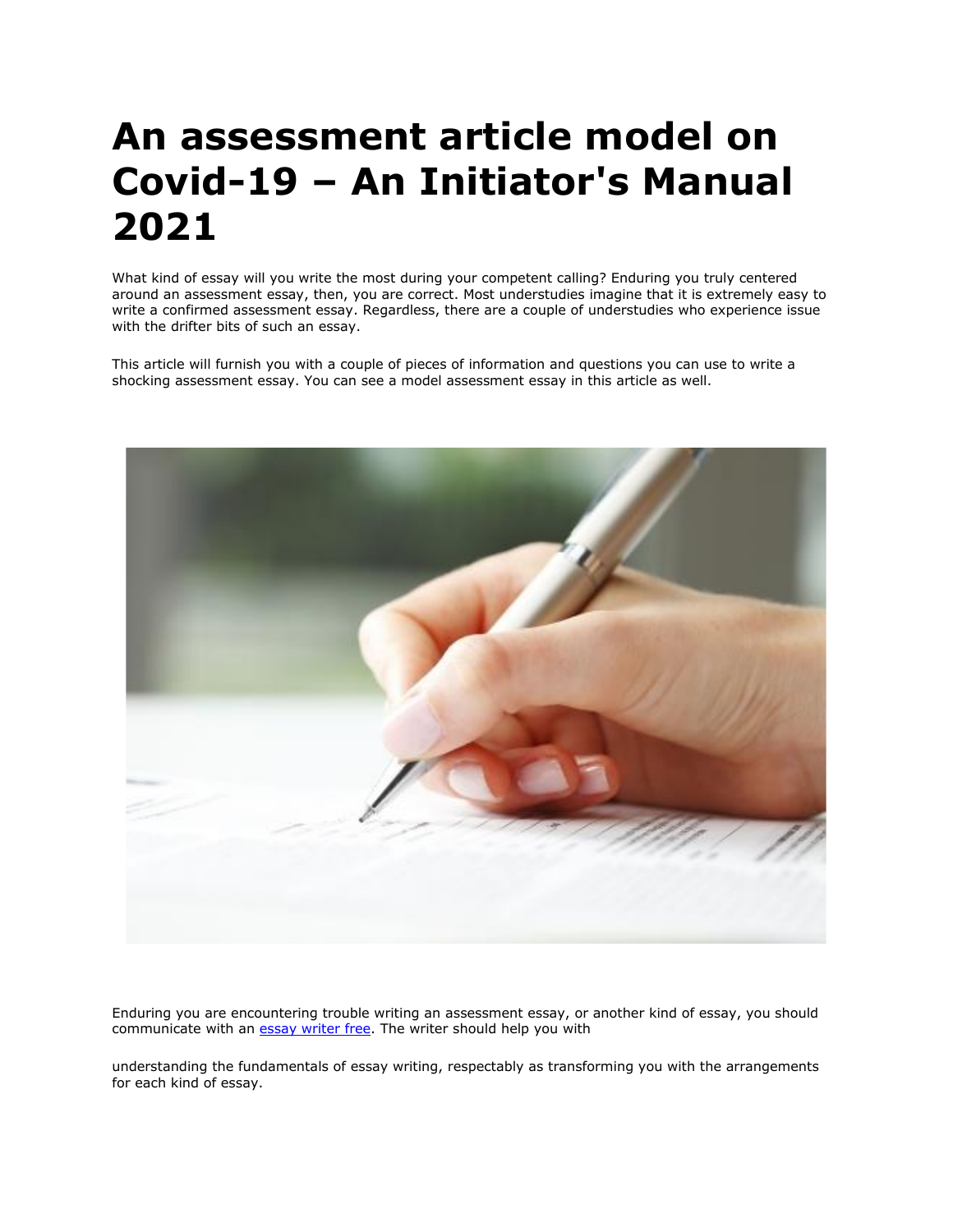#### **What is an assessment essay?**

Before we look at the tips and the model paper, let us get what an assessment essay is. In an assessment essay, it is your occupation as the writer to overview sources related with your

subject and as such present the information to the peruser. Try to add your own assessment and endeavor to outline your assessments for the information you take from the sources.

#### **Methods of writing an assessment essay**

The going with tips will help you in writing a convincing assessment essay:

Before you write my paper, make a framework. The arrangement will be seen as a framework for your essay.

Start your essay with an eye-getting sentence. This is reliably called the catch since it attracts the peruser to your essay.

End the show with an everything contemplated made recommendation clarification. The theory announcement is everything considered the last sentence of your show and should set up the rest of your essay.

Each body segment should have a point sentence. The inspiration driving these sentences is to tell the [college essay writer](https://essaywriternow.com/) coming in the part.

Use genuine changes in your body locale. Changes help with remaining mindful of the movement of the essay. Breaking the stream makes it hard for the peruser to keep up.

These tips should help with reacting to the arrangements, 'What key things would it be fitting for me I revolve around when I Write my essay this evening?' These tips are fundamental for you when you write an assessment essay. A reasonable and convincing assessment essay will have this immense number of things related with it.

Before since quite a while earlier let us look at a model assessment essay. This assessment essay turns Covid 19.

#### **Test essay**

The Covid 19 pandemic has baffled the world. Beginning in China, the defilement has spread to fundamentally all bits of the globe. An immense piece of the world had been brought to stop when the defilement was on the outing. Regardless, as the tenaciously number of cases changes, the effect of Covid 19 ought to be clear around us. The pandemic altogether impacts our customary timetables. This effect on the typical timetables of people has other than achieved the postponement in the economy.

The ailment has affected our customary dependably practice by controlling the economy. Covid has finished the world, and it has achieved different affiliations leaving business. This pandemic has welcomed on a beast methodology for people losing their positions. People who have lost their positions need more money to buy food and oblige their families. Besides, the overall economy has driven forward through a shot by tolerability of the immense number of affiliations shutting down. It is fundamental for study that the economy, which has been affected by Covid 19, expects a fundamental part in the normal timetables of people or mission for the arrangement writers.An design has been made to see how much people have lost their conditions examining the ordinary pandemic. This review contained plans that were given to people who were genuinely surrendered by their affiliations. The review asked concerning whether the sole legitimization for them losing their work was an immediate unavoidable outcome of the pandemic obviously enduring there were various reasons.